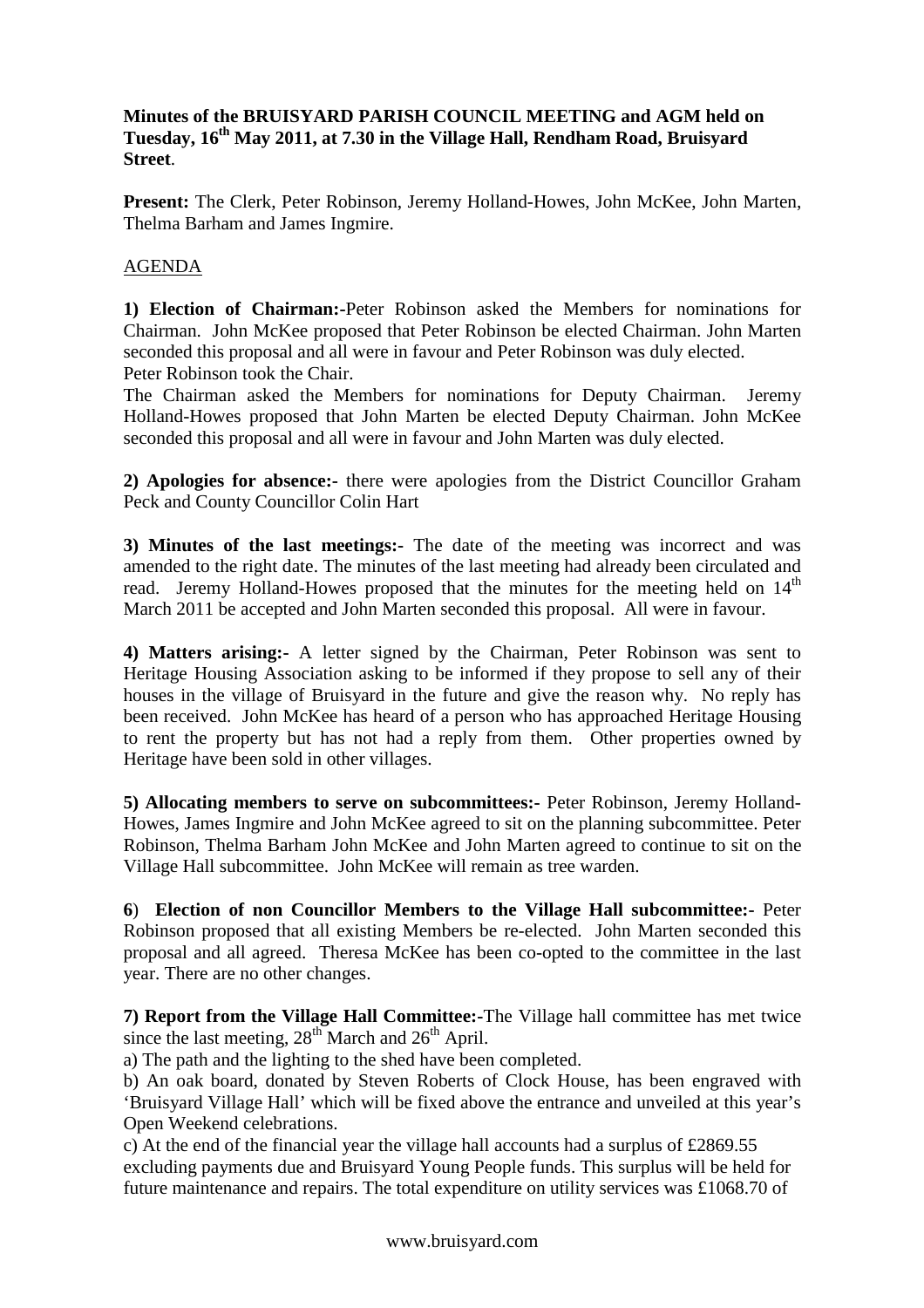which £663.24 was for heating and lighting. The charges for hiring the hall in 2011/12 have been kept at the 2010/11 levels.

**8) Replacement of Clerk and filling Councillor vacancy:-** Chairman and clerk will approach people around the village who may be willing to be the clerk and/or the seventh councillor.

Shirley Smith, Eleanor Berwick and Margaret West have all served as councillors for very many years but have recently resigned as councillors. The Members agreed that it would be appropriate to mark their service to the community with an appropriate gift. It was agreed that a ¼ size copy of the Church plaster plaque in the hall would be appropriate. Anne Smith, the artist, agreed to reproduce this if the Members approved of the original piece of work.

## **9) Financial Matters**:-

a) Essex and Suffolk Water:- to be paid by direct debit £38.19 from the Barclays Village Hall account on  $28<sup>th</sup>$  May.

b) To pay SALC £111 from the Barclays Parish Council account to cover the annual subscriptions

c) To pay Simmons Builders Ltd from Barclays Village Hall account £2025 on receipt of the invoice for the shed path and lighting.

d) Reimburse the Clerk, Anne Smith, from Barclays Parish Council account £11.75 for 5 reams of copy paper purchased from Makro on  $22<sup>nd</sup>$  April.

e) Paid EDF energy from Barclays Village Hall account £121.52 on 19<sup>th</sup> April

f) Paid R Lewis from Barclays Village Hall account £100 for carving the Bruisyard Village Hall sign for above the door.

g) Transfer of £815 from Barclays Parish Council account (Grant from play space scheme – SCDC) and transfer £845.58 from Santander reserve account to Barclays Village Hall on 18<sup>th</sup> April in order to pay the Simmons invoice on receipt.

Jeremy Holland-Howes proposed that items a) to g), be accepted as proper payments and financial transactions. Thelma Barham seconded this proposal and all agreed. Cheques were written to SALC and Anne Smith for the appropriate amounts

h) The Clerk has had problems with the Santander accounts with cheques going missing and suggested to the Members that these accounts were no longer necessary now the Village Hall was up and running. Peter Robinson proposed that the Santander current account and reserve account be closed. John McKee seconded this proposal and all agreed. The clerk will duly close these accounts once all outstanding transactions have been completed with any funds in the accounts to be transferred to the Barclays Village Hall account.

i) Approval of accounts and annual governance statement:- The Clerk had circulated the accounts for 2010/2011. The Clerk clarified all items in the accounts for the Members and informed them that the Parish Council finances amounted to £1199.91 at the end of the last financial year and the Village Hall as in item 7 c).

Jeremy Holland-Howes proposed that the accounts be approved and James Ingmire seconded the proposal and all agreed. The Clerk and Chairman signed and dated the accounts for the Parish Council and the Village Hall together with the bank reconciliation and supporting statement. The internal review check list and financial risk assessment form was reviewed at the last meeting. Accounts will go to the internal auditor, Richard Pawle shortly.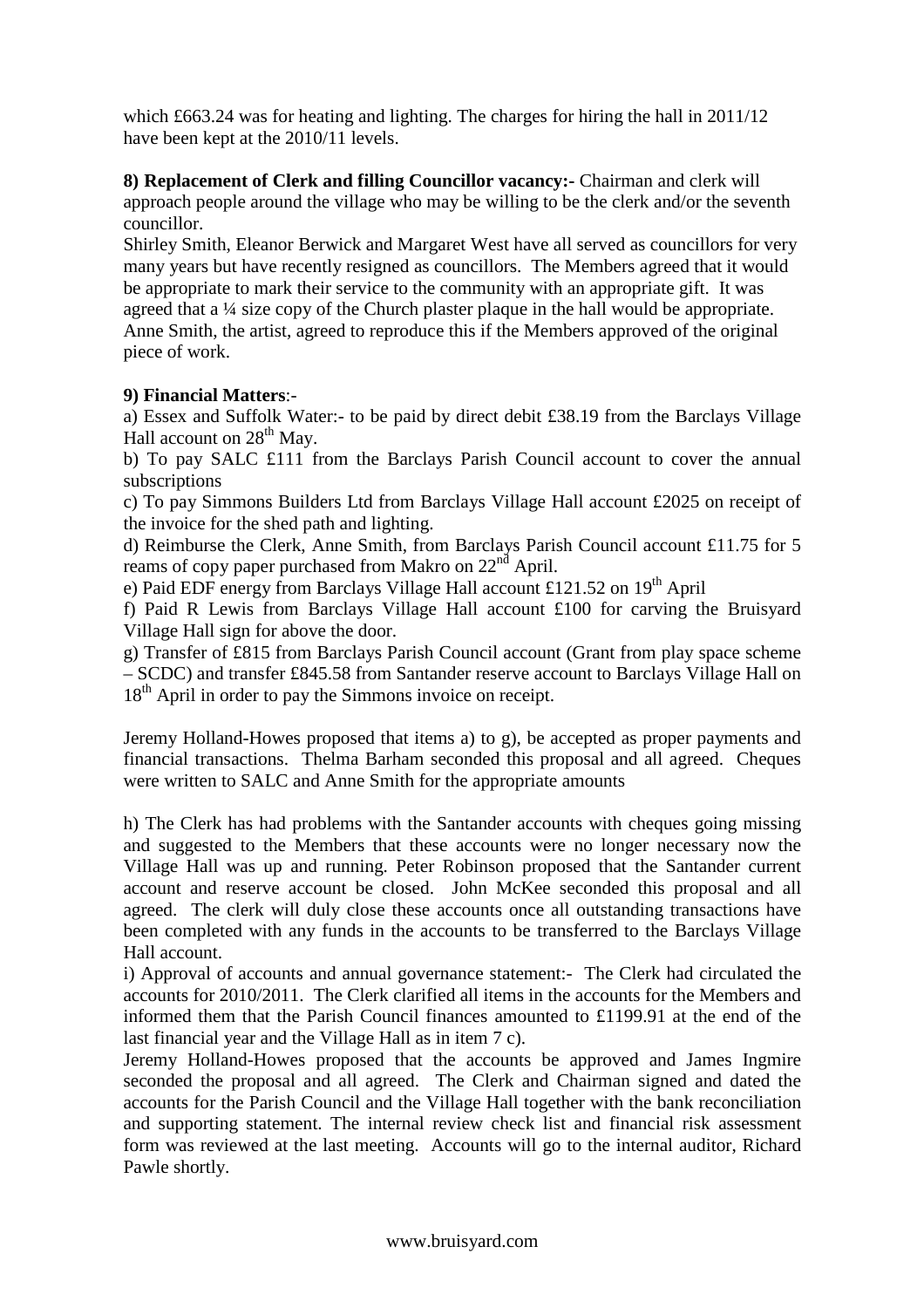The Chairman read the annual governance statement out to the Members and they agreed with all the statements. The Clerk and the Chairman signed the annual return for the year 2010/2011

j) James Ingmire proposed that it was in order that E-ON be paid £58.70 from Barclays Village Hall account by direct debit on  $23<sup>rd</sup>$  May for electricity used between  $1<sup>st</sup>$  April and  $8<sup>th</sup>$  May. Peter Robinson seconded this proposal and all agreed.

k) John Marten proposed The Parish Council make a grant of £60 to the Village Hall. Peter Robinson seconded this proposal and all agreed. A cheque from Barclays Parish Council current account was duly written and signed.

**10) Park**:- The grass has been cut 3 times since last meeting. The soil which was removed to make the shed path will be spread out around the stumps of the tree by the double gates that was removed.

**11) Report on play ground for Park:-** The Clerk has carried out some research into SOA's for Bruisyard Area but more work has to be done. A new draft application to the Big Lottery Fund will be drawn up and them reviewed by the committee to strengthen the application.

**12) Risk assessment report and review of insurance:-** John Marten carried out the asset risk assessment on the Parish Councils property. Everything was in good to very good condition with the exception of the cork surface on the College Road notice board was lifting in places and the benches on the Park were very dirty and required a clean. It was suggested that the children on the BYP might clean them as one of their activities. John Marten will put this suggestion to the other leaders of the group.

The Members went through the internal audit review check list.

The Council and Village Hall insurance premiums will be due in September and the adequacy of the insurance will be reviewed at the September meeting.

**13) Review of Standing orders and financial regulations:-** A new set of standing orders were adopted by the Members of the Council at the last meeting. The financial risk assessment was carried out at the last meeting.

**14) Dates of Parish Council Meetings:-** Parish Meeting 23rd May at 7:00. For the coming year meetings will be held on the following Mondays at 7:30  $11<sup>th</sup>$  July,  $12<sup>th</sup>$ September,  $14<sup>th</sup>$  November,  $23<sup>rd</sup>$  January 2012,  $12<sup>th</sup>$  March and the AGM on  $14<sup>th</sup>$  May. The date of the Parish Meeting to be decided nearer the time

## **15) Miscellaneous items:-**

Water has been running down College road from near Rose Cottage, Mill Lane for a number of months. Thelma Barham has reported it as a leak to Essex and Suffolk Water a number of weeks ago and they have investigated it briefly saying it was probably from a disused mains pipe. As the leak is getting worse the Clerk contacted them again today and the leak will be investigated more thoroughly to ascertain where it is coming from and has been given higher priority.

The 121 bus service that stopped in Bruisyard and went to Ipswich and back has been withdrawn. There are no other regular services that stop in Bruisyard.